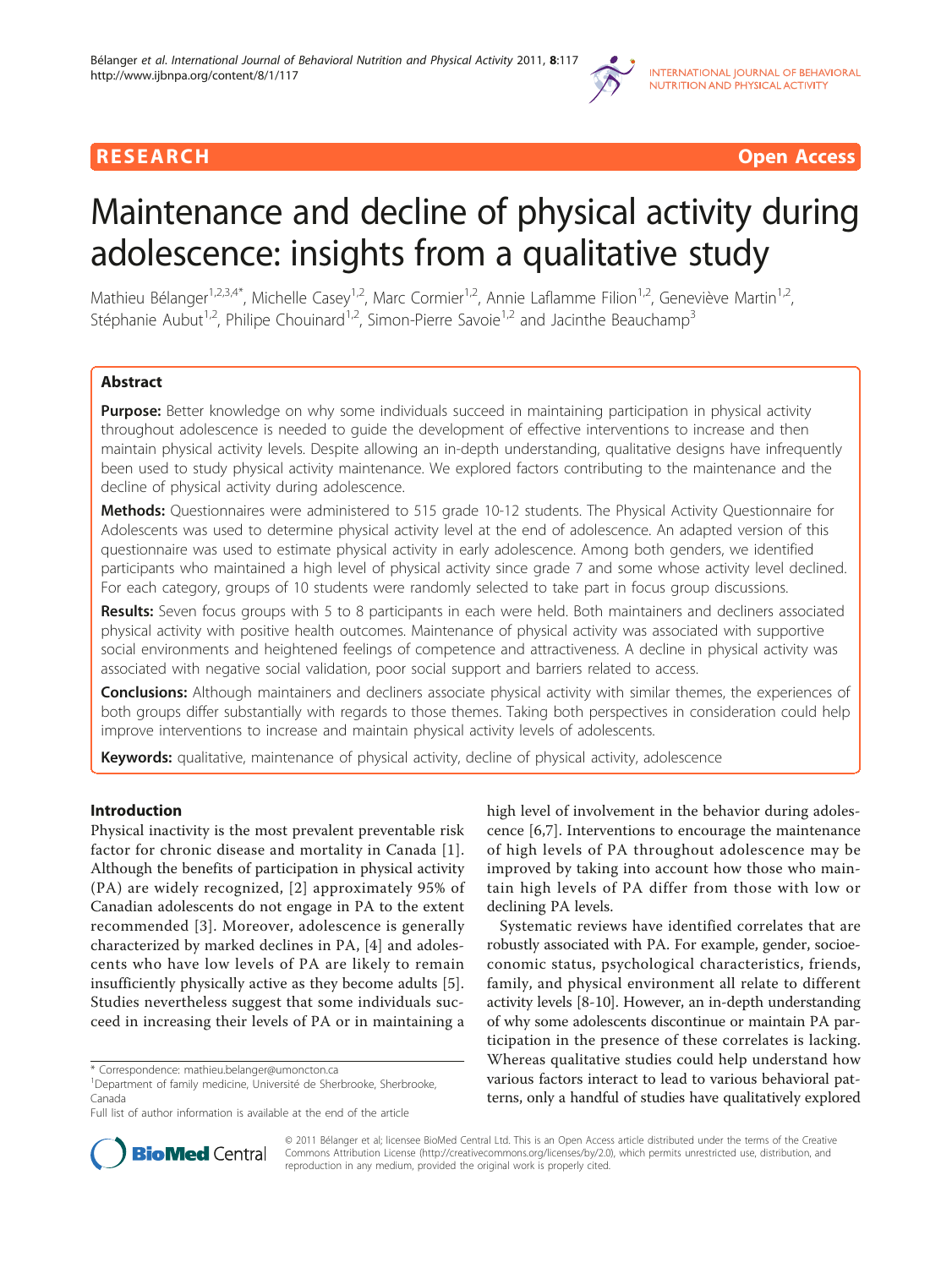reasons for PA declines during adolescence. These show that common reasons for taking part in PA include enjoyment, social interactions and weight management, whereas lacking confidence and ability are often cited as barriers to participation [[11](#page-7-0)-[14\]](#page-7-0). These elements are all components of the Theory of Reasoned Action and Planned Behavior (TPB). The TPB stems from the concept that behaviors are modeled through the intentions of an individual, and that these intentions are modified by three main elements interacting with each other: attitudes towards the behavior, subjective norms, and perceived behavioral control. The theory suggests that if these three components are viewed in a positive way in relation to a specific task, the intention of completing the task will be stronger. Attitudes towards the behavior can be defined as positive or negative feelings regarding physical activity, in other words the perceived benefits and/or consequences associated with being physically active. Perceived pressures from parents, teachers and the media reflect subjective norms towards physical activity, and perceived behavioral control is represented by one's perceived ability to accomplish a task despite internal and external barriers [[15](#page-7-0)].

Previous qualitative investigations focused on a crosssectional comparison of physically active and inactive individuals and did not consider differences among elements that contributed to maintaining or declining PA levels. While there is interest in understanding how physically active and inactive individuals differ, there is additional value in studying differences between PA maintainers and decliners since PA interventions should not only aim for an increase in PA participation, but also for the maintenance of elevated PA level. The objective of this study is therefore to develop a better understanding of factors associated with the maintenance and the decline of PA during adolescence. More specifically, the aim is to use qualitative research methods to explore how adolescents who maintained high levels of physical activity differ from those who went from being very physically active to now taking part in little physical activity in relation to their PArelated attitudes, subjective norms and perceived behavioral control. We use the TPB as a framework for this study as literature shows that it can explain about half of the variance in intentions to increase PA [\[16\]](#page-7-0) and that the perceived behavioral control component of the theory was significantly predictive of exercise maintenance among adults [\[17\]](#page-8-0).

# Methods

# **Participants**

Participants were recruited from two French-speaking secondary schools in New Brunswick, Canada during the 2008-2009 and 2009-2010 school years. The schools were conveniently selected based on their principal's interest in the study and relative proximity from the study center. 1255 students were in grades 10, 11 or 12 and ranged from 15 to 18 years old. This study received ethical approbation from the Vitalité Health Network institutional review board.

### Data collection

This study included two phases. In phase one, students were invited to complete a questionnaire. This questionnaire was used to determine participant categories (maintenance or decline of PA). Phase two consisted of focus groups with participants from each category. Focus groups were chosen because they have the advantage of collecting quickly a broad range of ideas on a topic [\[18](#page-8-0)]. They also provoke social interactions which can help reveal how a group represents issues with built-in checks and balances by participants with different points of view [[18,19\]](#page-8-0).

Teachers in all grade 10, 11 and 12 classes read a description of the study and directions aloud and distributed questionnaires to students assenting to participate in the study. Once completed, questionnaires were placed and sealed in opaque envelopes before being sent to the schools' secretary office for pick-up by study personnel. Current PA level (late adolescence) was measured with the Physical Activity Questionnaire for Adolescents (PAQ-A). The PAQ-A is an eight-item questionnaire which assesses usual PA at various times of the week and weekend days [[20,21\]](#page-8-0). It has moderate to high reliability (test-retest  $r =$ 0.75-0.82) and correlates moderately with accelerometers  $(r = 0.39)$  [[20,21](#page-8-0)]. Past PA was measured with the item: "Which of the following best represents the physical activity level you had in grade 7", followed by five descriptions: 1) All or most of my free time was dedicated to do things that demanded little physical activity; 2) I sometimes (1-2 times per week) did physical activities during my free time; 3) I often (3-4 per week) did physical activity during my free time; 4) I quite often (5-6 times per week) did physical activity during my free time; 5) I very often (7 or more times per week) did physical activity during my free time. We pilot tested this question by administering it to 8 adolescents and interviewing them individually to verify clarity.

Participants categorized as "low level of PA" during grade 7 (response options1 or 2, i.e.: report of fewer than 3-4 PA sessions per week) were excluded from this study. Participants with reports of being physically active 3-4 or more times per week in grade 7 were categorized as previously physically active and were categorized further as "maintainers" or "decliners" according to their score on the PAQ-A ( $\geq$ 3 and < 3, respectively). We excluded participants for which this categorization did not converge with their own perception, measured with the item: "When you were in grade 7, would you say that you were: a lot more physically active than this year; a little more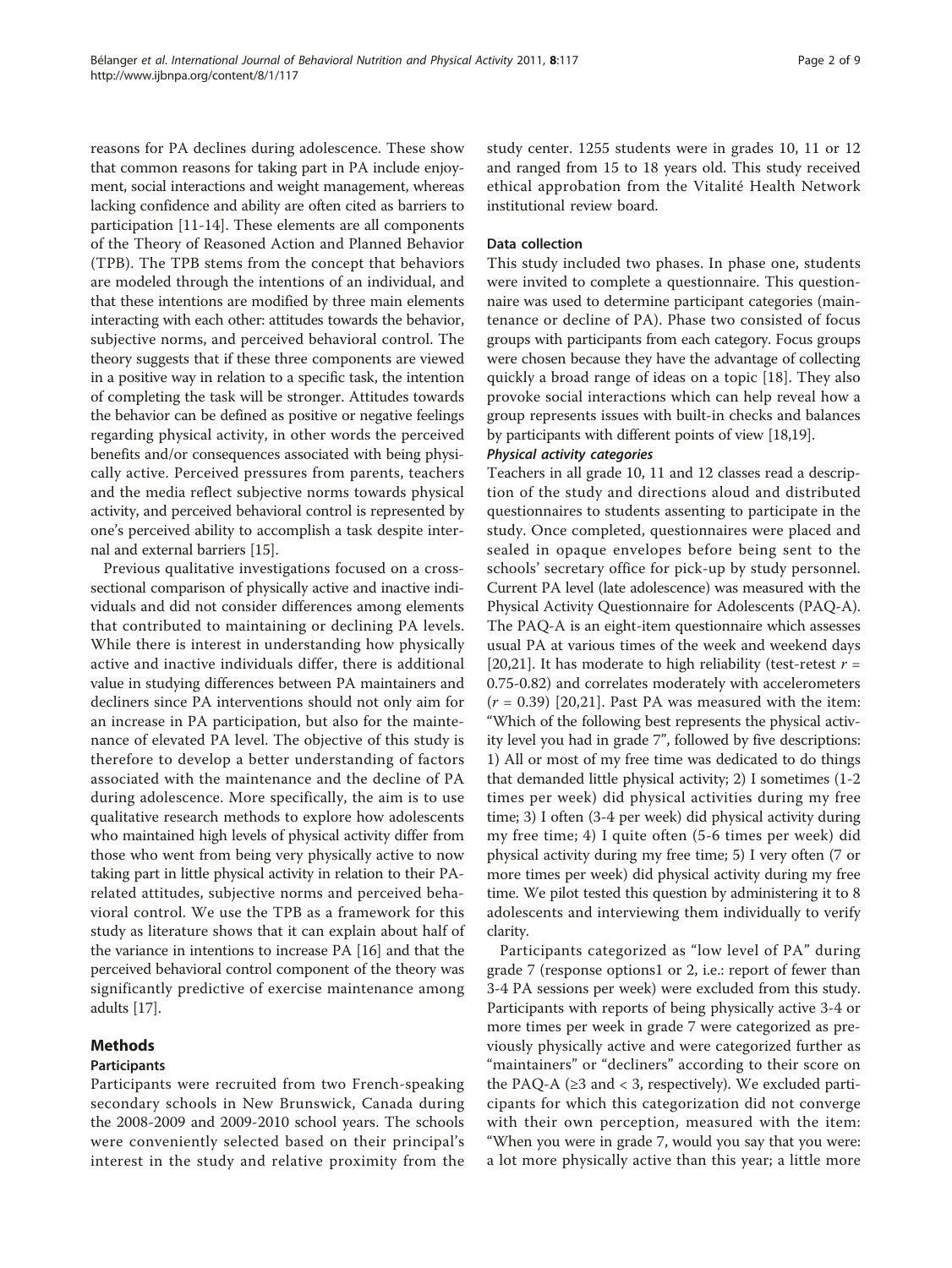physically active than this year; at a similar physical activity level as this year; a little less physically active than this year; a lot less physically active than this year."

Our plan was to hold two gender-specific focus groups with each of PA maintainers and decliners separately (total of 8 groups). The division of groups according to gender and PA pattern aimed at making participants as comfortable as possible to share their thoughts. For each group, 10 randomly selected adolescents were invited to participate. A semi-structured discussion guide was developed by reviewing relevant literature and by drawing on the researchers' experience. The guide consisted of four main open-ended questions with examples of sub-questions to probe further as necessary. The discussion guide was developed with the aim of understanding what were perceived as factors associated with the maintenance or decline of PA and enabled all domains of the TPB to be represented [[22\]](#page-8-0). The questions were nevertheless vague enough to allow flexibility in the direction participants would take the discussion. Specifically, questions and probes targeted attitudes regarding PA as well as individuals, contexts and barriers influencing PA behavior and intentions. The main questions used were: "What do you like about physical activity?", "What motivates you to do physical activity?", "Who do you do physical activity with?" and "Over the past few years, what contributed to you continuing or not to do physical activity?" Women moderated girl-groups and men moderate boy-groups to facilitate discussions. All discussion moderators were trained to initiate the discussion by explaining the purpose and structure of the meeting and encouraged participation from all participants. The 50-60 minutes discussions were audio-recorded. In addition, the researchers took field notes which were used as a starting point for analyses. Citations were transcribed in French and were translated in English at the time of manuscript writing.

#### Data analysis

Three research team members independently conducted a thematic analysis of the data. Thematic analysis is a simple method and the basis of most qualitative data analyses [[23](#page-8-0)]. It allows for representation of the whole of a data corpus. It also has the advantages of generating unanticipated insights as well as producing analyses suited to informing policy or intervention development [[24](#page-8-0)]. Thereafter, four research team members (including the three analysts) discussed the themes identified in the analysis. Together they agreed on common themes and used them to code elements of the discussions. The list of themes was then further refined by grouping themes that were strongly interconnected and by referring to the TPB components. The final coded data were reviewed and validated by two other team researchers who had facilitated focus group discussions.

# Results

Of the 1255 students in grades 10-12, 515 (41%) completed the questionnaire. Of those, 126 were not analyzed because: gender was not identified (11), questionnaire was filled with implausible responses (59), or participants were in grade 9 or lower (56). A further 224 questionnaires were not retained because respondents were considered to have low levels of PA in grade 7 (157) or had discrepancies between their perceived and measured change in PA level (67). Of the remaining participants, 23 boys and 26 girls were categorized as maintainers and 35 boys and 81 girls as decliners (Figure [1](#page-3-0)). Two focus groups were held with each of maintainer-boys, maintainer-girls, and declinergirls, whereas only one group was held with decliner-boys. Group size ranged from 5 to 8 participants. There were no meaningful or statistically significant differences in age or current physical activity level between participants in the focus groups and those who were invited but did not participate in the focus groups.

Five general themes emerged from the analysis. Although there were few differences based on gender in the identification of themes, marked differences were noted in terms of the importance of some of the themes for PA maintainers and decliners. The five themes and their particularities related to either gender or PA categories are described below. The results are summarized in Table [1.](#page-3-0)

#### Theme 1: Benefits/Consequences

A variety of physical and psychological health benefits were cited as motives for being physically active. Participants of both PA categories positively described a link between PA and mental health in very specific terms, for example "feeling good mentally" and "relieving stress". One participant suspected that if she had not been active on a daily basis, she would have suffered from depression following a breakup in a relationship. Although mental health benefits were reported by most participants, only maintainers associated PA with other health benefits. In particular, maintainers suggested that being physically active provides "more energy" and that physically active individuals are not as affected by acute diseases such as colds and influenza as those who tend to be sedentary.

People who are often sick, are the ones that don't do sports. (Maintainer boy) Maintainers indicated that another motive for taking part in PA was to be able to perform well in the sports that they practice. This implies that some of the maintainers take part in at least two types of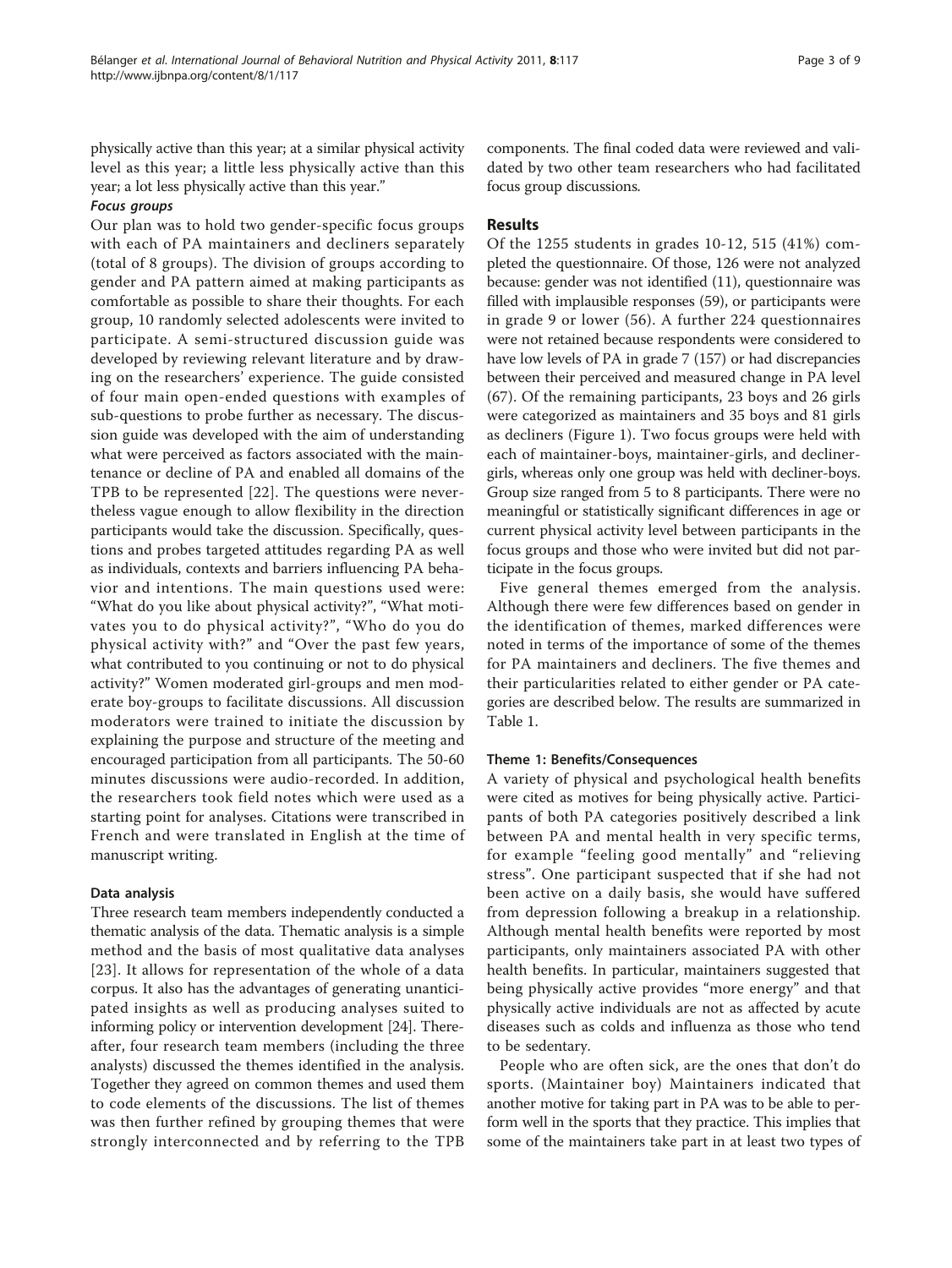<span id="page-3-0"></span>

PA: one that they enjoy and one that provides them the fitness required to enjoy the activity. One maintainer boy summed this up by saying:

When you're fit, it's more fun to exercise because you perform better.

An important motivator for maintaining participation in PA was also the heighten gratification in relation to having a lean and muscular body figure. The importance of actual and desired appearance as a motive to be physically active emerged more strongly among the maintainer-boys than any of the other groups. Participants mentioned how they would get involved in a sport or

continue doing a PA to preserve a body image of which they were proud. Physical activity was seen as a tool to develop muscle mass in order to become more sexually attractive as this boy explained:

You want to attract girls, have a 6-pack, have more arms. You try to push more, so you train more to have more muscle... so you train more seriously.

Maintainers also appeared to take part in physical activity because they enjoyed the behavior. One of the most important elements of enjoyment was related to

|  | Table 1 Factors reported to be associated with physical activity maintenance among adolescents who maintained or |  |  |  |  |
|--|------------------------------------------------------------------------------------------------------------------|--|--|--|--|
|  | declined involvement in physical activity                                                                        |  |  |  |  |

| Theory of Planned Behavior components | <b>Themes</b>               |                             | Adolescents who<br>maintain PA | Adolescents who<br>decline PA |  |
|---------------------------------------|-----------------------------|-----------------------------|--------------------------------|-------------------------------|--|
| Attitudes                             | Benefits/Consequences       | Mental health               | $^{+}$                         | $^{+}$                        |  |
|                                       |                             | Acute disease prevention    | $^{+}$                         |                               |  |
|                                       |                             | Better performance          | $^{+}$                         |                               |  |
|                                       |                             | Social interactions         | $^{+}$                         |                               |  |
|                                       |                             | Body image                  | $^{+}$                         |                               |  |
| Subjective norms                      | Social support and pressure | Parental support            | $^{+}$                         |                               |  |
|                                       |                             | Role modeling               | $^{+}$                         |                               |  |
|                                       |                             | Social environment pressure |                                |                               |  |
|                                       |                             | Social validation           | $^{+}$                         |                               |  |
|                                       | Media                       | Influence from celebrities  | $^{+}$                         |                               |  |
| Perceived behavioural control         | Perceived competence        | Feeling of competence       | $^{+}$                         |                               |  |
|                                       | Access                      | Cost, time, availability    |                                |                               |  |
|                                       |                             | Parental support            | $^+$                           |                               |  |

PA = physical activity; + denotes factors reported to be positively associated with the maintenance of physical activity throughout adolescence; - denotes factors reported to be negatively associated with the maintenance of physical activity during adolescence.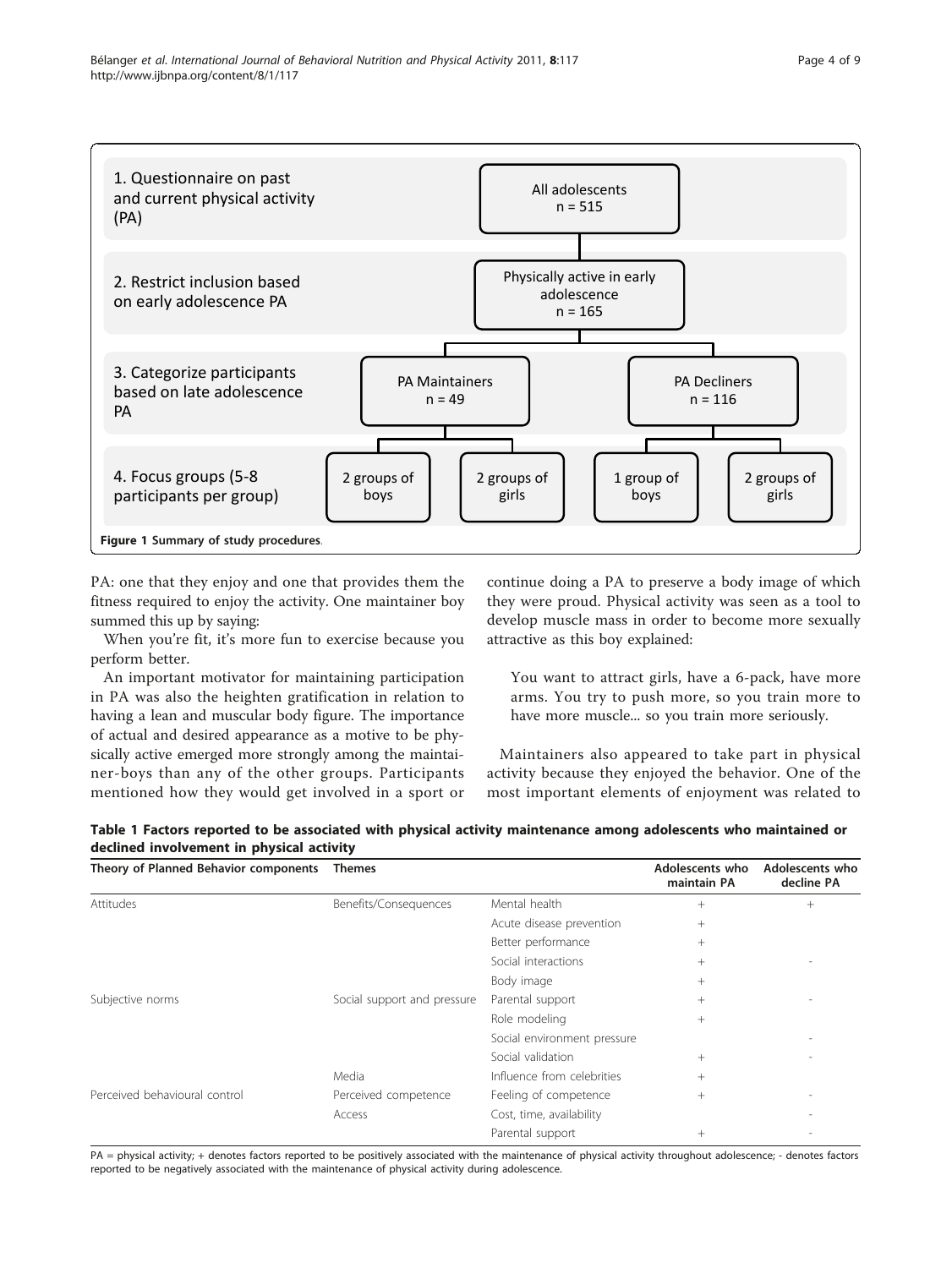the social aspects of team sports and physical activities practiced with peers:

With team sports, the chemistry in the team, that is what's fun. (Maintainer boy)

My best friend dances with me and it's way more motivating cause then you know you won't be alone when you need to go somewhere, and you tell yourself it's going to be real fun. (Maintainer girl)

# Theme 2: Social support and pressure

Participants reported how their social environment affects their involvement in PA. Family, parents in particular, appeared to strongly influence the PA patterns of participants. Among the maintainers, it was often reported that parental support facilitated being physically active. Parents provided moral support (ex: attending sporting events, giving encouragement) and therefore contributed to the creation of subjective norms, but they also brought material support (ex: driving to the practices, purchasing equipment) which contributed to the perception of behavioral control.

Had I felt I bothered my parents because I needed drives everywhere, I obviously wouldn't have stayed in the team. But they like it. You really can't do it without your parents. (Maintainer girl)

Maintainers also communicated how role modeling from parents and other family members influences how active they are.

I grew up with two brothers and they were active, so it had an influence on me. (Maintainer girl)

Decliners also recognized the importance of parental support for being physically active. However, their experience with parental support was more negative as this girl testified:

My parents never come watch my games, it's kind of sad. I'd like them to come. (Decliner girl)

They described how not being supported by parents could be conducive to adopting a physically inactive lifestyle.

I was just tired of asking them (parents) for drives so I just quit. (Decliner girl) Peers also had an influence on participants' PA. However, participants reported more frequently developing friendships with team members and others taking part in the same activity rather than following friends into the activities (e.g.: "You meet new people, it's fun", Maintainer boy). The influence of peers often appeared to come in the form of pressure to be active or to perform. Both groups of PA category reported examples where they felt pressure from friends, coaches, or family members to be physically active. These reports were more frequently heard among girls than boys. For the decliners, the social pressure to be physically active was difficult to manage and was a precursor of their physical activity decline:

I was playing with the soccer team last year; I didn't go this year just because it was too much pressure. It's like I was feeling like I didn't play my best because I had too much pressure on me, and I wasn't playing like I know I can play. (Decliner girl)

One girl explained that the social environment surrounding team sports put too much importance on performance and consequently eliminated fun from organized physical activities:

Everybody has the right to play in house league, but it's always the same that played... lots of people didn't show up to games anymore. All the coach wanted was to win... everybody's allowed to have fun.... (Decliner girl)

In contrast, pressure was perceived as a positive source of motivation among the maintainers. Two girls in this group explained this dichotomy:

If you have a coach you want to continue (to play) if he encourages you.

There are some (coaches) that discourage you and it doesn't help. There are some that just don't make you play and it makes you play bad.

# Theme 3: Media

For the maintainers, media also appeared to be an important source of influence. For many, watching professional athletes and Olympians on television was inspirational and motivating. As one maintainer-girl put it:

When I was a kid and watching sports on television, I would tell myself, I want to be that girl.

Some maintainers also reported that sports shown on television and in movies were precursor to their involvement in PA (e.g.: "I watched Karate Kid as a kid and then I was like, I want to do that. So I registered in Taekwondo", Maintainer girl). Besides arousing their own interest, maintainers suspected that when sports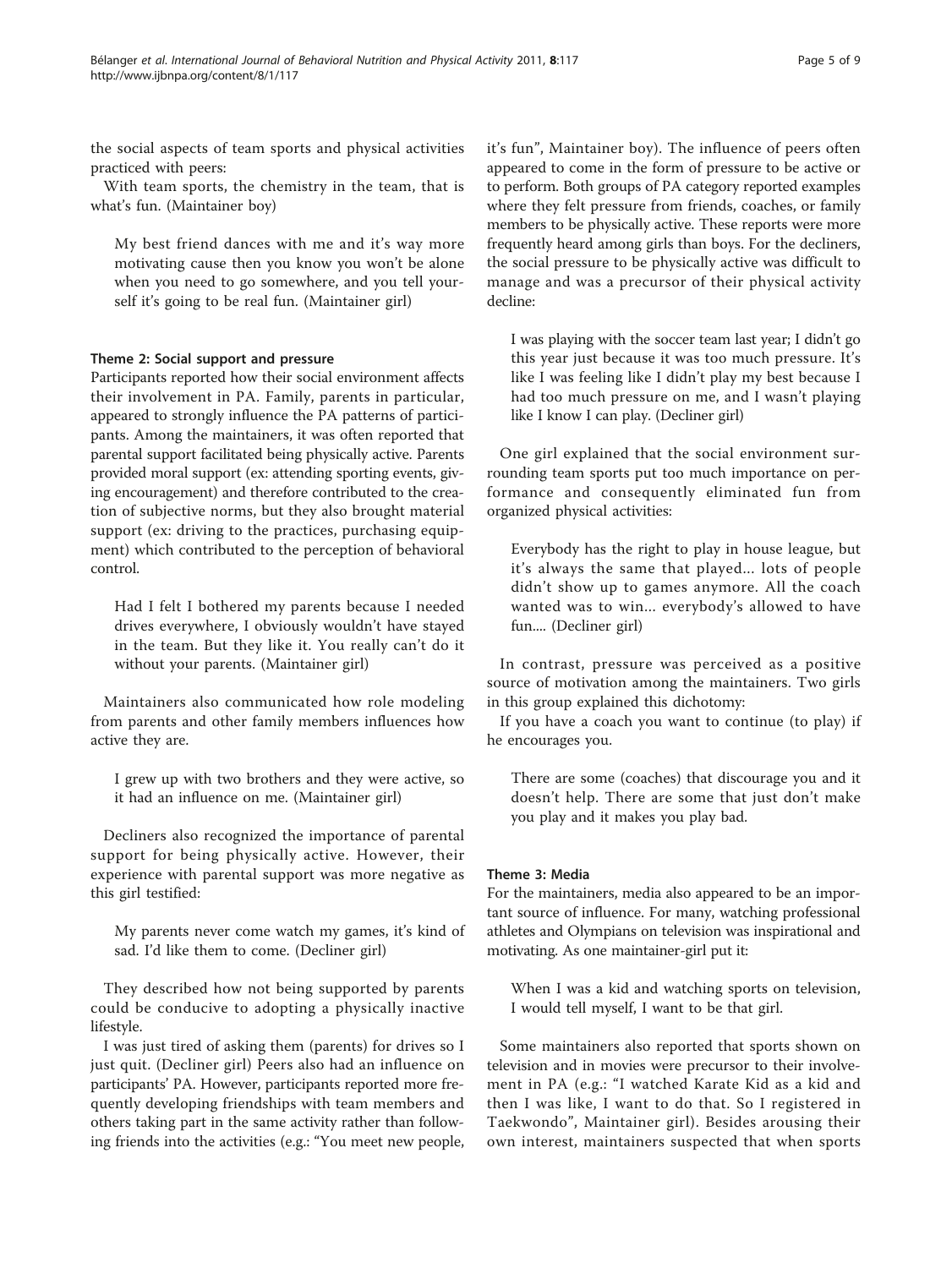are largely distributed in mainstream media, it has a similar effect across the general population.

With the Olympics right now, I'm sure that after the Olympics you'll see more people go curling, skating, and do other sports. (Maintainer boy)

### Theme 4: Perceived competence

Physical activity was both a cause and an outcome of feelings of competence. For example, some maintainers reported experiencing a sense of accomplishment and pride following a successful sporting performance which in turn encouraged them to take part in more PA. Among decliners, the relationship between PA and feelings of competence was a barrier to PA. They appeared to compare themselves to peers and negatively evaluate their own skill levels:

I tried figure skating when I was younger, and I quit because my friend was further in the sport..." (Decliner girl)

In some cases, decliners so devalued their skills that it led them to discontinue participation in sports despite their enjoyment of the activity. Decliners provided several examples whereby they opted to remove themselves from situations where their performance risked being judged unfavorably (e.g.: "I quit volley ball even though I love it just because people thought I wasn't good", Decliner girl). Such interruptions of activity appeared to be made in the interest of preserving an image of competency. Although maintainers did not share examples of such negative experiences, some discussed the need to be physically active for intrinsic reasons and to ignore negative external evaluations or comparison with others. One maintainergirl put it this way:

If you have a low self-esteem (...) and you tell yourself you're not good [at a sport] (...) it will complicate things, and you'll have less fun, and it will push you to do less exercise, so you'll stay home.

# Theme 5: Access

Among the decliners, difficulties getting access to activities they liked were frequently reported. In some instances, access limitations were related to specific activities not being available past a certain age. Participants explained that, as they get older, fewer people register for sports, meaning that there are fewer teams which in turn decreases the opportunities for some to find a team with which to play. According to decliners, towards the end of adolescence, access to competitive sports becomes

reserved to the most athletically inclined. Access is reduced further for those living in rural areas given that organized activities tend to take place in urban centers.

Another access related issue reported by decliners was cost associated with activities. Cost of registration and equipment as well as travel expenses required for competitive sports (i.e. hotels and restaurants) limits adolescents' access to some physical activities (e.g.: "the cost of registration goes up every year... it's pretty bad", Decliner girl).

Time was also a concern for some decliners who reportedly discontinued participation in PA because they did not like the time frames (early morning and weekend nights) associated with organized physical activities. For them, these times generally interfered with their opportunities to take part in social events and other activities. These other activities become increasingly important for some adolescents as they get older. Increase in school work and part time employment also impose time constraints.

At our age, PA drops because there are new priorities like school and work which are more important. (Decliner boy)

Time constraints did not appear to be an issue among the maintainers. Rather, some maintainers talked about the organizational skills they developed in relation to having to manage busy agendas.

You have to organize your time because you have school and sports. For me, it helped me to get organized a lot. (Maintainer girl)

# **Discussion**

This study explored factors contributing to the maintenance or decline of PA levels during adolescence. Although similar themes emerged across the different groups, PA decliners and maintainers had varying views or experiences regarding some of those themes. All components of the TPB were represented. Attitudes towards physical activity, the first component of the TPB, were expressed by participants in the forms of benefits or consequences associated with the behavior. More specifically, PA maintainers described health benefits, enjoyment, body image, social interactions and better performance as motives to engage in PA, suggesting that positive attitudes towards PA increased intent and ultimately led to the maintenance of the behavior. Both maintainers and decliners nevertheless identified health benefits as motives for being physically active. However, in contrast with the frequently reported ability of PA to prevent numerous chronic diseases [[25](#page-8-0)], participants in this study almost exclusively referred to immediate health benefits of PA. This is consistent with other studies suggesting that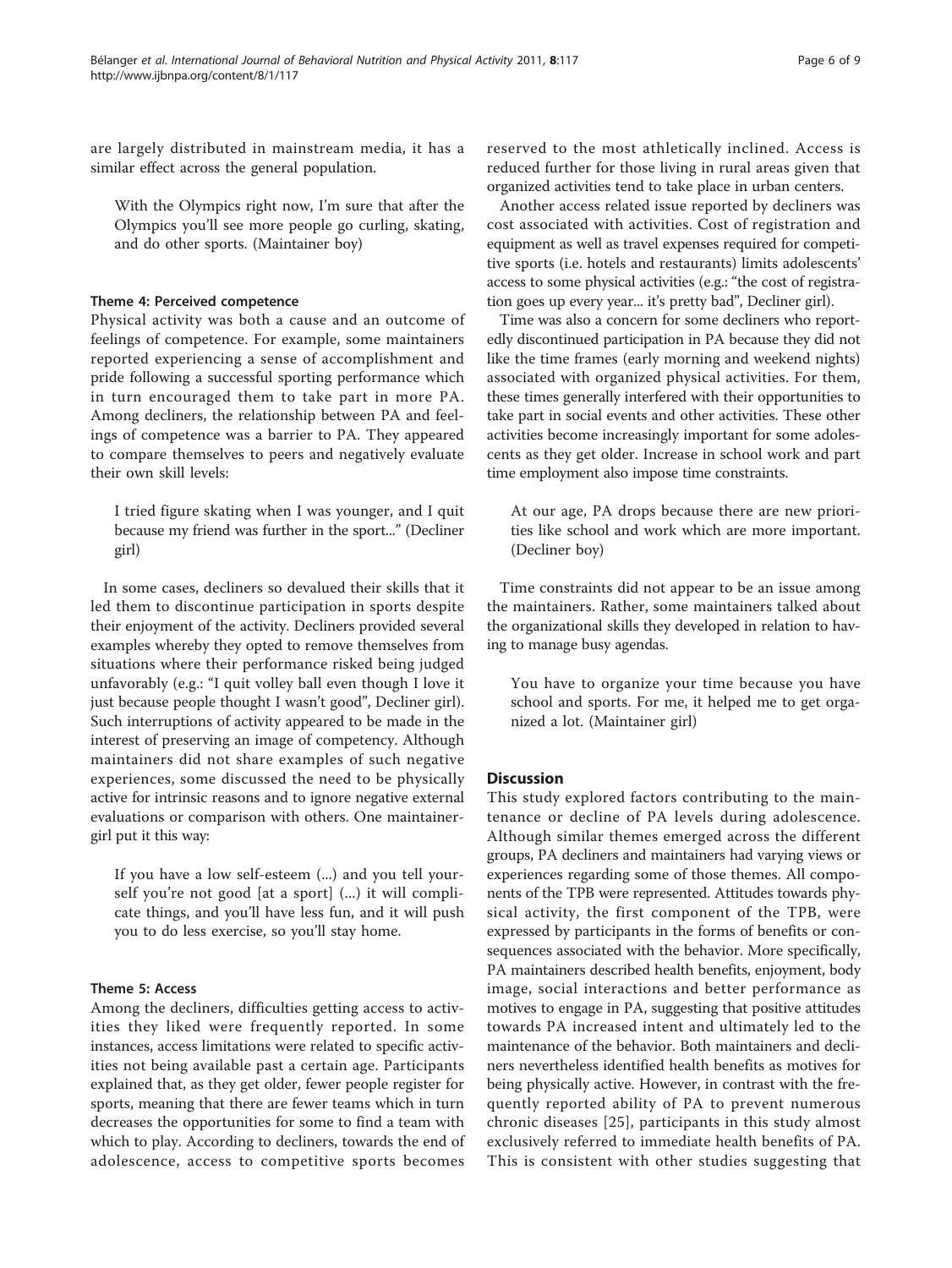prevention against chronic diseases does not appear to contribute highly to the motivation to take part in a physically active lifestyle among adolescents [[26-28](#page-8-0)]. These results indicate that interventions promoting PA among adolescents should accentuate the short-term health benefits of the behavior. Other studies have also suggested putting greater emphasis on the wide range of health benefits associated with PA [[27\]](#page-8-0). Adolescents who maintained PA in this study perceived that this behavior provided them with a sense of competence and contributed positively to their body-image. Previous reports have also shown that highly physically active adolescents value muscularity [[29](#page-8-0)] and feel empowered by the social recognition associated with their sport performances [[28\]](#page-8-0). Analogously, it has been suggested that PA could be promoted as a measure for adolescents to obtain positive social feedback and improve body shape [[30](#page-8-0)].

Although involvement in PA often results in increased opportunities for social interactions, PA decliners in this study suggested that these interactions may translate into negative experiences which may actually lead to a discontinuation of PA. Given that negative experiences were often reported to occur in the context of performance based physical activities, future interventions should consider promoting activities that are not made up of overly competitive aspects. As demonstrated recently, such activities also often have the advantage of being more likely to be maintained throughout adolescence [[31](#page-8-0)].

Some themes appeared to contain elements relating to more than one component of the TPB. This suggests a potential interaction between components of the theory to influence intentions and PA. An example of this relates to the themes under which maintainers and decliners identified the influence of their family and peers as a factor contributing to each of their respective PA patterns. It was noted not only that parents' perceptions of PA is important, but also that their support in regards to resources played a role in shaping the PA patterns of participants. Together, the parents' positive perceptions of PA (subjective norms) and their willingness to facilitate transportation (perceived behavioral control) were associated with PA participation among maintainers, whereas the opposite was observed in the group of decliners. A recent study also showed that adolescents with little peer support for PA and physically inactive parents tend to be the least physically active [\[32\]](#page-8-0). These contrasting effects likely relate to variations in the social environment of maintainers and decliners. This is in accordance with the TPB which suggests that the social or environmental pressures that surround a behavior (subjective norms) can be positive or negative by increasing or decreasing the intention to participate and thereby influencing the behavior [[15](#page-7-0)].

The difference in effect of peer influence between the two groups may also relate to variations in skill levels of adolescents. Adolescents who believe their peers regard them as athletically competent have been found to exhibit more positive feelings towards PA [[33](#page-8-0)]. In comparison, adolescents who perceive they lag behind their peers in terms of skill level for sports may avoid exposing themselves to PA in order to preserve pride as it was shown that athletic competence is an important social status determinant for youth [[34\]](#page-8-0). This would be consistent with results showing that children who perform better in sports are more likely to sustain PA [[35](#page-8-0),[36](#page-8-0)]. Our findings show that negatively perceived competence presented a barrier to PA, which supports the perceived behavioral control component of the TPB. Internal barriers, such as negatively perceived competences, can therefore decrease intents to be physically active, thus indirectly affecting behavior through intention. Perceived competences of participants were nevertheless also connected to the subjective norms. Participants in this study frequently discussed about perceived competence concurrently with elements of social validation (i.e.: if you are competent, your peers will judge you favorably). This therefore represents another example whereby two components of the TPB (perceived behavioral control and subjective norms) interacted with each other to ultimately influence PA.

Besides some internal barriers, external barriers were also noted to be associated with PA decline. Lack of time, cost, transportation, and whether an activity is available were all reported to influence PA. These barriers exemplify the direct influence of the perceived behavioral control component of the TPB on PA. For example, even if an individual has the intention to participate in PA, a time constraint, lack of transportation or a high cost of participation can inhibit the behavior from taking place. Throughout the group discussions, participants appeared to mainly associate PA with leisure and talked almost exclusively in terms of sports, teams, or competition. Participants generally discussed little about other aspects of PA (occupational, transport, and domestic activities) despite having been provided with a general definition of PA at the beginning of the discussion. If confirmed in future studies, such results could justify interventions to inform the population of all means through which recommended PA levels can be attained. In light of our findings, the media could play an important role in disseminating such information. The promotion of additional methods of attaining an active lifestyle could contribute to normalizing PA by increasing a sense of accessibility and decreasing the perception that PA is reserved for the most affluent and athletically inclined. It would also correspond better with the fact that the majority of activities contributing to the attainment of physical activity guidelines are not exercises or sports [[37](#page-8-0)].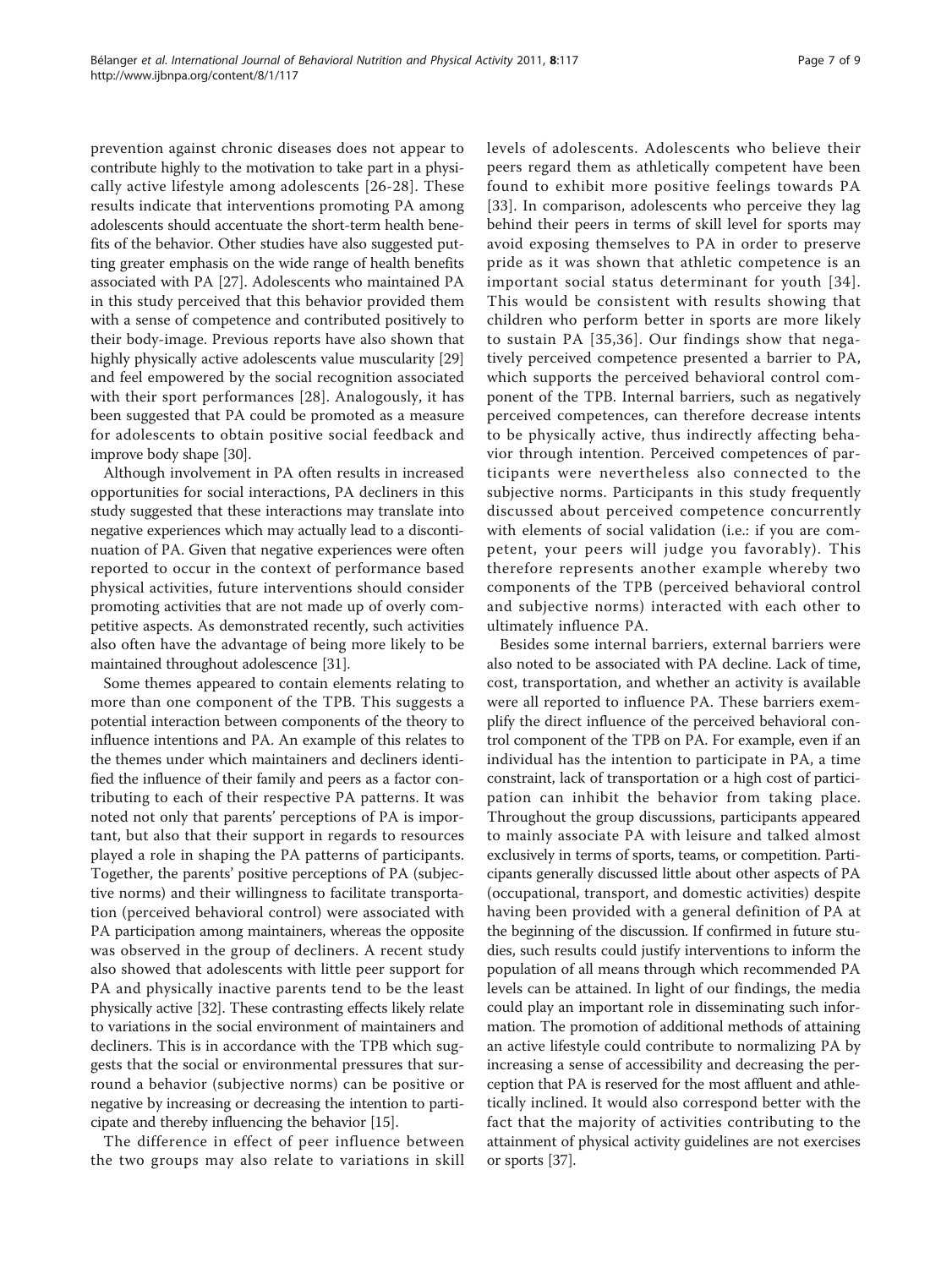<span id="page-7-0"></span>Strengths of this study include that the focus groups were separated by gender and by PA pattern of adolescents and that participants came from the general population of students in two schools. Although it is unlikely that participants were misclassified as maintainers or decliners, it is possible that those who participated in the focus groups differed from the non-participants who were eligible. It is also possible that participants overestimated their current and past PA level. Long-term recall of PA level imposes some limits and the question used to estimate past PA level of participants has not been formally validated. However, pilot testing of the instrument suggested that adolescents understand the question perfectly. It must nevertheless be reminded that assessing the PA behavior of participants was not the goal of this study and that questionnaires are considered suitable for categorizing individuals based on their activity level [[38](#page-8-0)]. Although focus groups are a useful method to highlight a variety of views as well as contradictions and tensions between participants' opinions, limitations include the possibility that mainly socially acceptable points of view were shared and discussed. As well, it is possible that some participants dominated the conversation and imposed their views. Participants may also have retained some of their less socially desirable opinions because of the presence of the discussion moderators. Finally, uncontrollable logistic issues, including a snow storm on one day of data collection and a failure to announce the study in some classes, mean that only one focus group was held with decliner-boys.

#### Conclusion

This may be the first qualitative investigation to compare individuals who maintained and individuals who decreased their level of participation in PA during adolescence. Findings indicate that the TPB is useful to present factors associated with these two patterns of involvement in PA. Attitudes, subjective norms, and perceived behavioral control all related to the different PA patterns of participants and may therefore serve as a guide for planning interventions aiming at maintaining high levels of participation in PA. We have shown that although maintainers and decliners associate PA with similar themes, the experiences of both groups differ substantially with regards to those themes. Taking both perspectives in consideration could also help improve interventions to increase and maintain PA levels of adolescents. As such, results support interventions that focus on immediate health benefits of PA, including its impact on body image, promotion of non-competitive and individual physical activities, identification of physically active role models, and easing access to PA.

#### Acknowledgements

This study received funding from the New Brunswick Health Research Foundation.

#### Author details

<sup>1</sup>Department of family medicine, Université de Sherbrooke, Sherbrooke Canada. <sup>2</sup>Dieppe Family Medicine Unit, Dieppe, Canada. <sup>3</sup>Centre de formation médicale du Nouveau-Brunswick, Moncton, Canada. <sup>4</sup>Research Centre, Vitalité Health Network, Moncton, Canada.

#### Authors' contributions

MB, SA, PC, and SPS conceived the objectives of the study and designed the protocol. MB, JB, MC, MC, ALF, and GM carried out analyses and interpreted the data. The writing of the manuscript was led by MB, but all authors provided comments and contributed to the manuscript writing. All of the authors reviewed the manuscript critically for important intellectual content and approved this final version.

#### Competing interests

The authors declare that they have no competing interests.

Received: 1 April 2011 Accepted: 21 October 2011 Published: 21 October 2011

#### References

- 1. Statistics Canada: Canadian Community Health Survey. Ottawa, Canada; 2007.
- 2. Warburton DER, Nicol CW, Bredin SSD: [Health benefits of physical activity:](http://www.ncbi.nlm.nih.gov/pubmed/16534088?dopt=Abstract) [the evidence.](http://www.ncbi.nlm.nih.gov/pubmed/16534088?dopt=Abstract) CMAJ 2006, 174(6):801-809.
- 3. Colley RC, Garriguet D, Janssen I, Craig CL, Clarke J, Tremblay M: Physical activity of Canadian children and youth: Accelerometer results from the 2007 to 2009 Canadian Health Measures Survey. Statistics Canada, Catalogue no. 82-003-XPE. Health Reports 2011, 22(1):1-9.
- 4. Troiano RP, Berrigan D, Dodd KW, Masse LC, Tilert T, McDowell M: [Physical](http://www.ncbi.nlm.nih.gov/pubmed/18091006?dopt=Abstract) [activity in the United States measured by accelerometer.](http://www.ncbi.nlm.nih.gov/pubmed/18091006?dopt=Abstract) Med Sci Sports Exerc 2008, 40(1):181-8.
- 5. Kujala Urho M, Kaprio Jaakko, Rose Richard J: [Physical Activity in](http://www.ncbi.nlm.nih.gov/pubmed/17567404?dopt=Abstract) [Adolescence and Smoking in Young Adulthood: A Prospective Twin](http://www.ncbi.nlm.nih.gov/pubmed/17567404?dopt=Abstract) [Cohort Study.](http://www.ncbi.nlm.nih.gov/pubmed/17567404?dopt=Abstract) Addiction 2007, 102(7):1151-7.
- 6. Gordon-Larsen P, Nelson MC, Popkin BM: [Longitudinal physical activity](http://www.ncbi.nlm.nih.gov/pubmed/15488356?dopt=Abstract) [and sedentary behavior trends: adolescence to adulthood.](http://www.ncbi.nlm.nih.gov/pubmed/15488356?dopt=Abstract) Am J Prev Med 2004, 27(4):277-83.
- 7. Dovey SM, Reeder AI, Chalmers DJ: [Continuity and change in sporting](http://www.ncbi.nlm.nih.gov/pubmed/9562165?dopt=Abstract) [and leisure time physical activities during adolescence.](http://www.ncbi.nlm.nih.gov/pubmed/9562165?dopt=Abstract) Br J Sports Med 1998, 32(1):53-7.
- 8. Sallis JF, Prochaska JJ, Taylor WC: [A review of correlates of physical activity](http://www.ncbi.nlm.nih.gov/pubmed/10795788?dopt=Abstract) [of children and adolescents.](http://www.ncbi.nlm.nih.gov/pubmed/10795788?dopt=Abstract) Med Sci Sports Exerc 2000, 32(5):963-75.
- 9. Van Der Horst K, Paw MJ, Twisk JW, Van Mechelen W: [A brief review on](http://www.ncbi.nlm.nih.gov/pubmed/17762356?dopt=Abstract) [correlates of physical activity and sedentariness in youth.](http://www.ncbi.nlm.nih.gov/pubmed/17762356?dopt=Abstract) Medicine and Science in Sports and Exercise 2007, 39(8):1241-50.
- 10. Lubans DR, Foster C, Biddle SJ: [A review of mediators of behavior in](http://www.ncbi.nlm.nih.gov/pubmed/18708086?dopt=Abstract) [interventions to promote physical activity among children and](http://www.ncbi.nlm.nih.gov/pubmed/18708086?dopt=Abstract) [adolescents.](http://www.ncbi.nlm.nih.gov/pubmed/18708086?dopt=Abstract) Prev Med 2008, 47(5):463-70.
- 11. Allender S, Cowburn G, Foster C: [Understanding participation in sport and](http://www.ncbi.nlm.nih.gov/pubmed/16857780?dopt=Abstract) [physical activity among children and adults: a review of qualitative](http://www.ncbi.nlm.nih.gov/pubmed/16857780?dopt=Abstract) [studies.](http://www.ncbi.nlm.nih.gov/pubmed/16857780?dopt=Abstract) Health Educ Res 2006, 21(6):826-35.
- 12. Bray SR, Born HA: [Transition to university and vigorous physical activity:](http://www.ncbi.nlm.nih.gov/pubmed/15018429?dopt=Abstract) [implications for health and psychological well-being.](http://www.ncbi.nlm.nih.gov/pubmed/15018429?dopt=Abstract) J Am Coll Health 2004, 52(4):181-8.
- 13. Eime RM, Payne WR, Casey MM, Harvey JT: Transition in participation in sport and unstructured physical activity for rural living adolescent girls. Health Educ Res 2010, 25(2):284-293.
- 14. Coleman L, Cox L, Roker D: [Girls and young women](http://www.ncbi.nlm.nih.gov/pubmed/17897930?dopt=Abstract)'s participation in [physical activity: psychological and social influences.](http://www.ncbi.nlm.nih.gov/pubmed/17897930?dopt=Abstract) Health Educ Res 2008, 23(4):633-47.
- 15. Aizen I: The Theory of Planned Behavior. Organizational Behavior and Human Decision Processes 1991, 50:179-211.
- 16. French DP, Sutton S, Hennings SJ, Mitchell J, Wareham NJ, Griffin S, Hardeman W, Kinmonth AL: The importance of affective beliefs and attitudes in the theory of planned behaviour: Predicting intention to